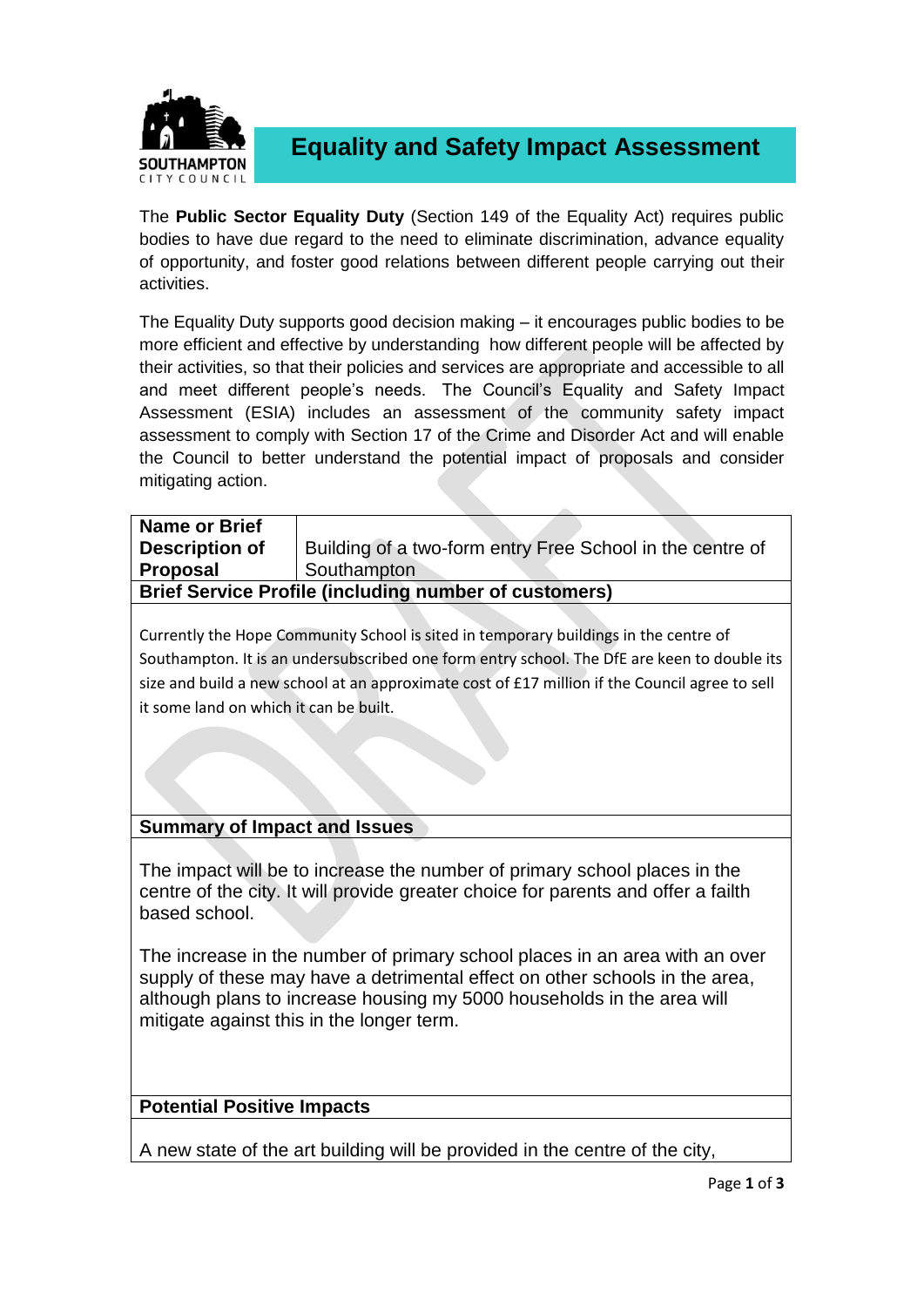allowing pupils to be educated in more pleasant and modern surroundings.

Those wanting to educate their children in a school with a strong Christian ethos will have an increase in the range of choices available to them.

| <b>Responsible</b>      | <b>Robert Henderson</b> |
|-------------------------|-------------------------|
| <b>Service Manager</b>  |                         |
| <b>Date</b>             | September 4th 2021      |
| <b>Approved by</b>      | <b>Robert Henderson</b> |
| <b>Senior Manager</b>   |                         |
| <b>Date</b>             | September 4th           |
| <b>Potential Impact</b> |                         |

## **Potential Impact**

| <b>Impact</b><br><b>Assessment</b> | <b>Details of Impact</b>                             | <b>Possible Solutions &amp;</b><br><b>Mitigating Actions</b> |
|------------------------------------|------------------------------------------------------|--------------------------------------------------------------|
| Age                                | $5 - 11$                                             |                                                              |
|                                    |                                                      |                                                              |
|                                    | Increase in number of places                         |                                                              |
|                                    | available                                            |                                                              |
| <b>Disability</b>                  | Hopefully the design of the                          |                                                              |
|                                    | building will accommodate those<br>with disabilities |                                                              |
| Gender                             | N/A                                                  |                                                              |
| <b>Reassignment</b>                |                                                      |                                                              |
| <b>Marriage and</b>                | N/A                                                  |                                                              |
| <b>Civil</b>                       |                                                      |                                                              |
| <b>Partnership</b>                 |                                                      |                                                              |
| <b>Pregnancy</b>                   | N/A                                                  |                                                              |
| and Maternity                      |                                                      |                                                              |
| Race                               |                                                      |                                                              |
| <b>Religion or</b>                 | Enhance the number of places                         |                                                              |
| <b>Belief</b>                      | available for those wishing to                       |                                                              |
|                                    | educate their children in a                          |                                                              |
|                                    | Christian school                                     |                                                              |
| <b>Sex</b>                         | N/A                                                  |                                                              |
| <b>Sexual</b>                      | N/A                                                  |                                                              |
| <b>Orientation</b>                 |                                                      |                                                              |
| <b>Community</b>                   | The school should be designed                        |                                                              |
| <b>Safety</b>                      | to ensure a safe environment for                     |                                                              |
|                                    | the children using it                                |                                                              |
| <b>Poverty</b>                     | N/A                                                  |                                                              |
| Health &                           | The national curriculum should                       |                                                              |
| Wellbeing                          | be followed which stresses the                       |                                                              |